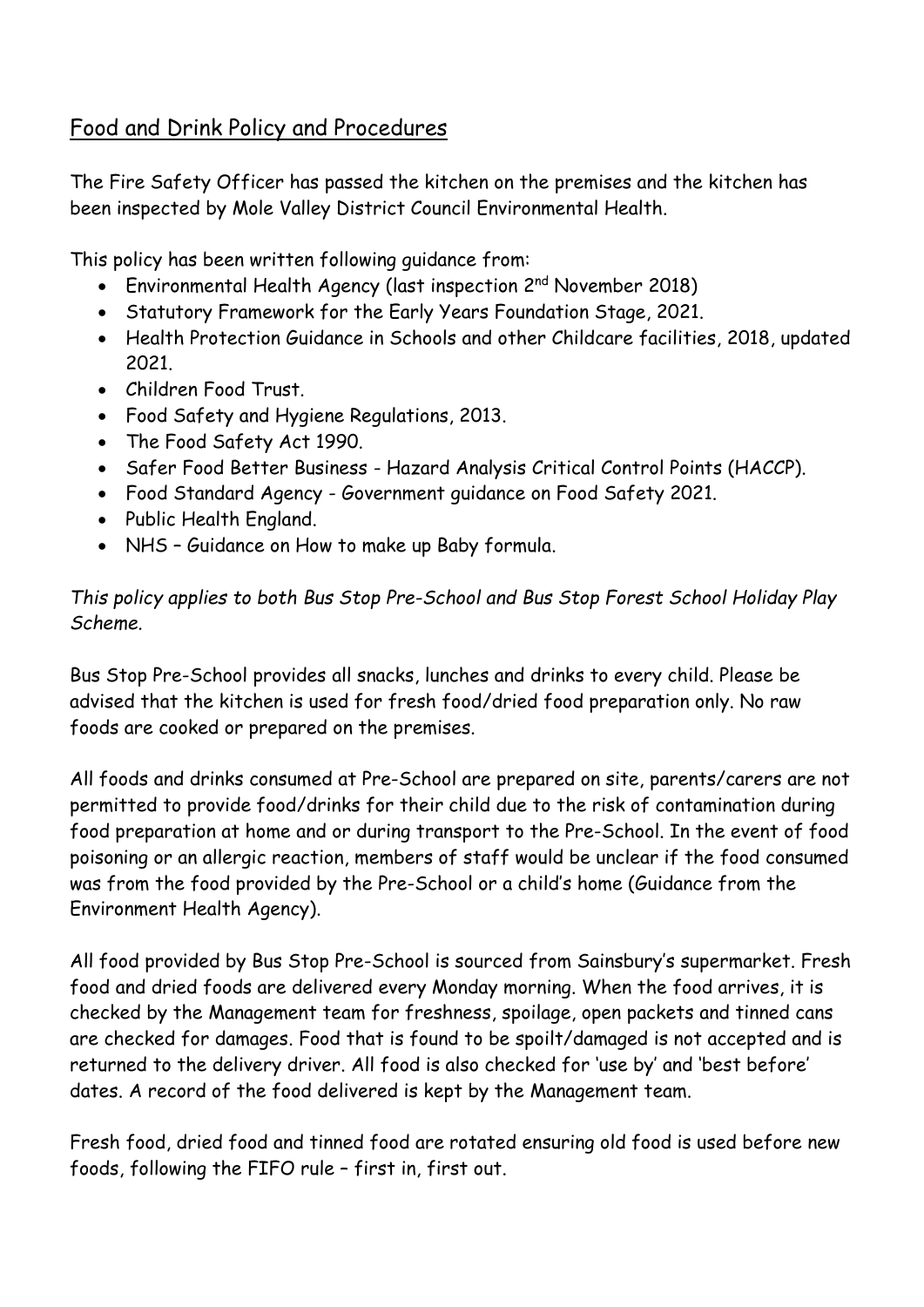Bus Stop Pre-School understands the importance of providing children with healthy food and drinks and understands that this can contribute to good health and well-being. It is our policy to provide children with healthy and nutritious foods and to provide appropriate healthy alternatives for children with food allergies or special dietary requirements. Bus Stop Pre-School follows the Children Food Trust guidance, Food Standard Agency guidance and Public Health England guidance for information on appropriate child portion sizes and healthy food suggestions. Bus Stop Pre-School has in place a Food folder detailing the ingredients and food allergens present in all foods provided by the setting and suggested menus and recipes.

Kate Rice – Owner has completed training with the Children Food Trust and holds a Level 2 in Food Catering. The Health and Safety Officer for the setting is Kelly Haines and she holds a Level 2 awards in Food Safety for Catering.

Bus Stop Pre-School understands the importance of ensuring healthy and hygienic practices are carried out when preparing and cooking foods. All staff members carry out Food Hygiene training and update it every three years. Any staff, volunteers or students who have not carried out recognised food hygiene training will not be permitted to prepare food in the setting for children. Also, any member of staff that is unwell and or had has a recent case of sickness and diarrhoea are not permitted to prepare or cook foods. Please refer to Chapter 7 of the Health Protection Guidance in Schools and other Childcare facilities, 2021.

Bus Stop Pre-School understands that under the Safeguarding and Welfare Requirements of the Statutory Framework for the Early Years Foundation Stage (2021) that in the event that 2 or more children have confirmed cases of food poisoning whilst in our care that it is our duty to report this to Ofsted within 14 days of the incident. We also understand in the event that 2 or more children have confirmed cases of sickness and diarrhoea whilst in our care that it is our duty to report this to the Health Protection Team under the Health Protection Guidance in Schools and other Childcare facilities, 2021.

At Bus Stop Pre – School we understand that children develop at different rates and are happy to support children's individual eating/feeding stages. We refer to guidance relating to when certain foods should or should not be introduced to babies and to young children i.e. not giving babies under 12 months raisins to eat, unless chopped up as part of a meal. Please refer to Choking hazard poster displayed in kitchen.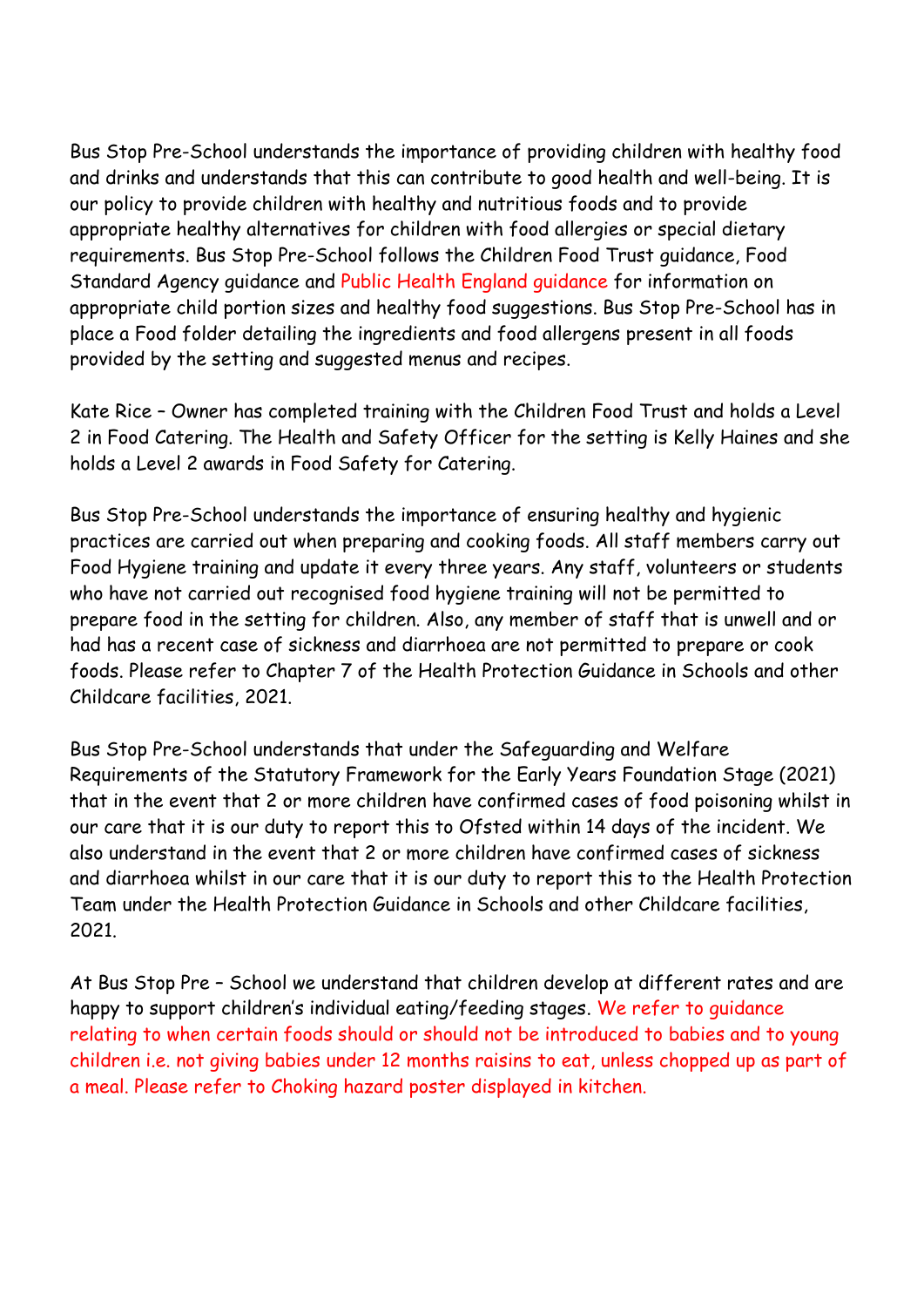At Bus Stop Pre-School we do not allow Nuts or Peanuts on the premises this is due to nut allergies in children and adults. Parents are given a Meals, Snacks and Drinks information sheet that clearly states that no nuts are allowed on the premises.

Bus Stop Pre-School is able to provide foods for children with allergies, intolerances and special dietary requirements. It is the responsibility of all parents/carers to declare on their child's Child Record form if their child has any severe/mild allergies, intolerances or special dietary requirement. It is also the responsibility of all parents/carers to inform the Management team in writing of any changes to their child's allergies or diet (Refer to Parent Childcare Contracts).

At Bus Stop all adults are made aware of any children with food allergies/special dietary requirements. All allergy information is indicated on the children's individual photo cards and a Child/Staff Allergy and Photo sheet is located on the wall in the Dining Room and above the food preparation area in the kitchen.

Parents and carers are encouraged to bring in a treat to share for their child's Birthday. Parents/carers are reminded of the settings No Nut policy and to be aware that some children may have allergies to certain foods, such as milk products. If the treat is homemade and the staff team is unsure of the ingredients and or the treat is not age appropriate i.e. boiled sweets, the child will give the treat out at the end of the day to allow parents and carers to decide if the treat is suitable for their own child. If a treat is brought from a shop, parents/carers are asked to ensure that it is in the original packaging and unopened.

Each term Bus Stop has cooking activities as part of the themes, we ensure that the activities are as healthy as possible and that we talk to the children about healthy alternatives. Staff ensure that children with allergies can also be included within the cooking activities and will buy special food items. Cooking activities include:

- Mixing icing for biscuits/cakes,
- Preparing and cooking bread rolls,
- Making Diwali coconut sweets,
- Preparing and cooking pancakes,
- Pre-packed vegetable stir fry and dried noodles,
- Making sandwiches for 'Getting ready for School',
- Making Fruit kebabs,
- Making Vegetable soup.

Below are the procedures that are followed by staff members to ensure good practice for Health and Safety during snack and meal times.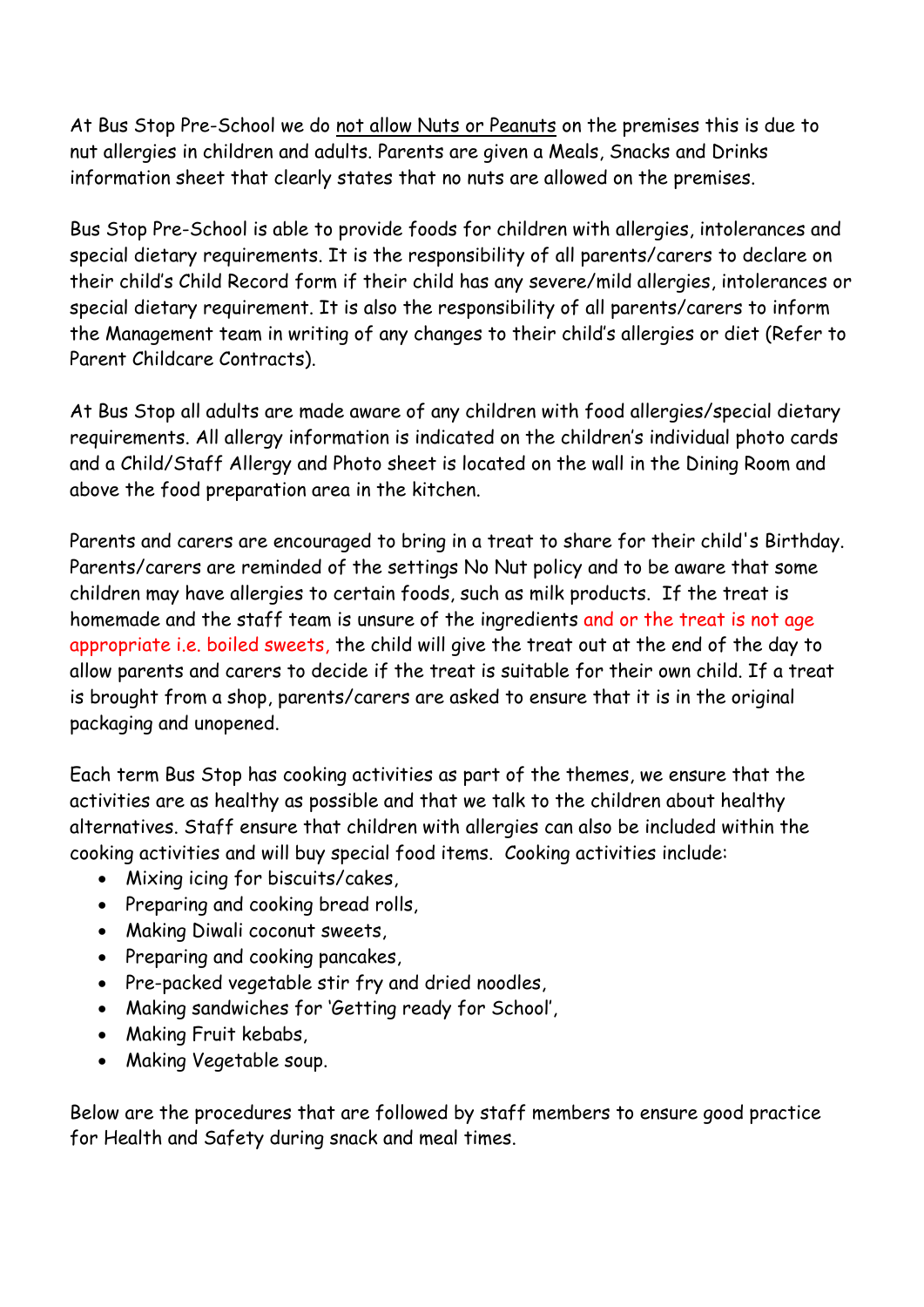## Food Preparation and Planning Daily Menus

When preparing food and planning daily menus, the staff team follows the guidance of governments Food Standard Agency to reduce the risk of children choking on food provided.

- Remove any stones and pips from fruit before serving.
- Cut small round foods, like grapes, strawberries and cherry tomatoes, lengthways and into quarters.
- Cut large fruits like melon, and hard fruit or vegetables like raw apple and carrot into slices instead of small chunks.
- Do not offer raisins as a snack to children under 12 months although these can be chopped up as part of a meal.
- Soften hard fruit and vegetables (such as carrot and apple) and remove the skins when first given to babies from around 6 months.
- Sausages should be avoided due to their high salt content, but if offered to children these should be cut into thin strips rather than chunks and remove the skins.
- Remove bones from meat or fish.
- Do not give whole nuts to children under five years old.
- Do not give whole seeds to children under five years old.
- Cut cheese into strips rather than chunks.
- Do not give popcorn as a snack.
- Do not give children marshmallows or jelly cubes from a packet either to eat or as part of messy play activities as they can get stuck in the throat
- Do not give children hard sweets.

Choking hazard and food preparation posters are displayed in the kitchen for the staff to refer to when preparing food.

When planning daily menus, The Children's Food Trust recipes and Government Public Health England - Early Years menus booklets are referred too for healthy and nutritious recipes.

# Preparation for Breakfast Club –

- Adult to clean the table with anti-bacterial spray and wipe with a paper towel.
- Adult to wash their hands.
- Adult to check breakfast food for freshness/spoilage.
- Adult to have special food items prepared for children with allergies.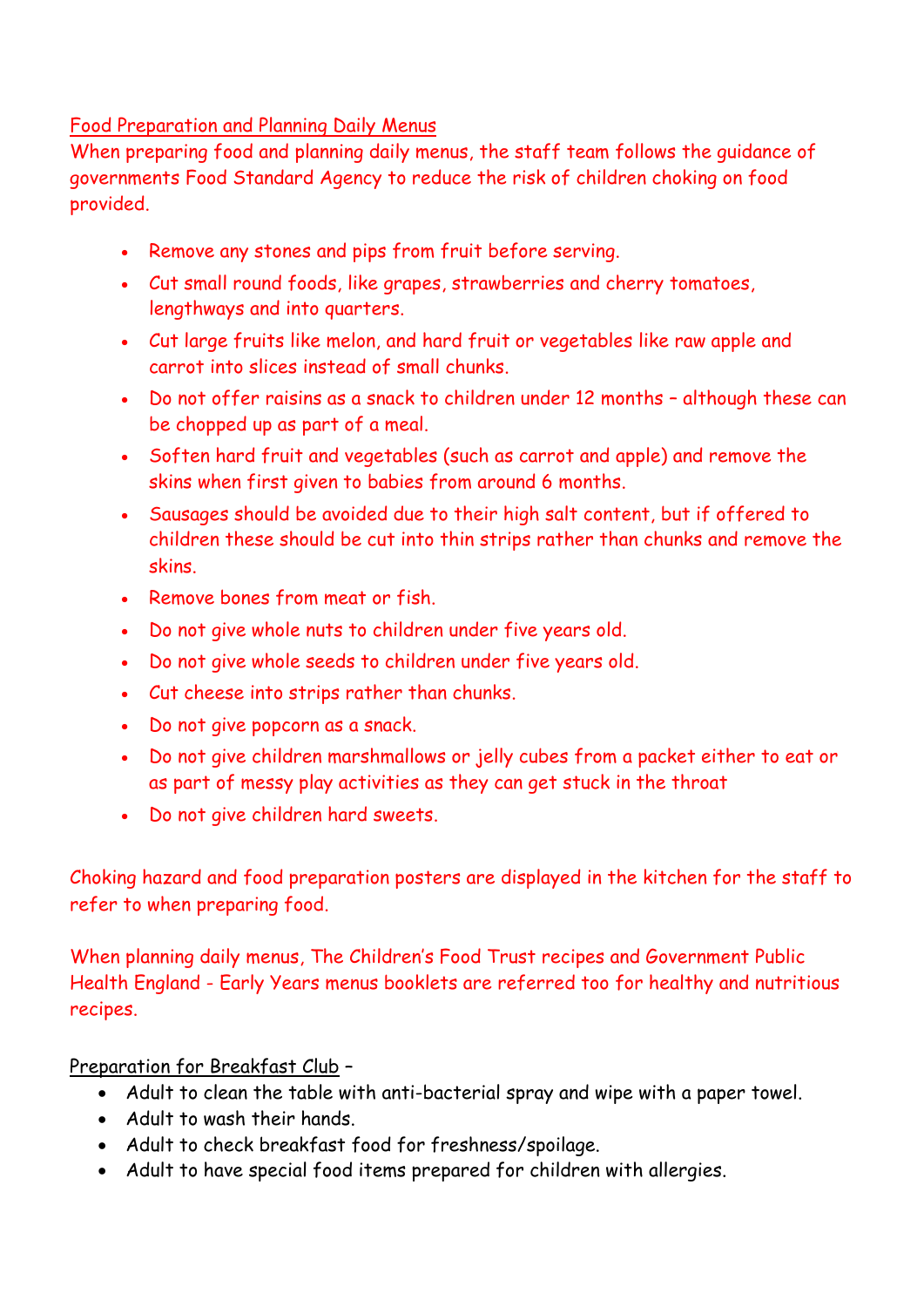- Adult to collect fresh milk and a jug of fresh water and take to the breakfast table.
- Adult to count out the correct number of bowls, plates, cup and spoons onto the breakfast table.
- Wait for the arrival of the children for Breakfast Club.

# Breakfast Club Procedure –

- There is space around the table for four to six children at one time.
- Children need to wash their hands in the bathroom. Adults to re-wash their hands with the children.
- Adult encourages the children to think about what food they would like for breakfast.
- Children collect a cup/bowl/plate/spoon from the centre of the table.
- Adults to prepare breakfast for the children in the kitchen and then support children to eat their breakfast.
- Adults ask if the children would like milk or water to drink and pour this for them.
- An adult remains at the table to encourage children to eat/try foods and to look out for signs of choking. The adult at the table monitors the food eaten by the children and encourages children to eat a little more.
- Once the children have finished their breakfast, the adult will clear away the breakfast items. Placing cups/bowl/plates in the kitchen and leftover food in the Food waste bin.
- Children sent to re- wash their hands after eating and drinking.
- Once all the children have had their breakfast the adult needs to take the fresh milk and place it in the fridge and take the water jug to the kitchen, pouring away any left-overs. The adult is to clean the table with anti-bacterial spray and wipe with a paper towel.
- When the food bin is full, adults to empty it in the compost bin located in the Vegetable patch in the garden.
- The used bowls/plate, cups, spoons and knives are placed in the dishwasher by the adult and or handwashed in the kitchen sink, with hot water and washing up liquid.

# Preparation of Fruit and Vegetables for Snack –

Adults to refer to the 'How to Set up for Snack Time' procedure on the wall.

- Adult to clean the table with anti-bacterial spray and wipe with a paper towel.
- Adult to wash their hands and put on a cooking apron.
- Adult to refer to Allergy and Photo sheet,
- Adult to check that the fruit and vegetables are fresh and safe to eat/spoilage.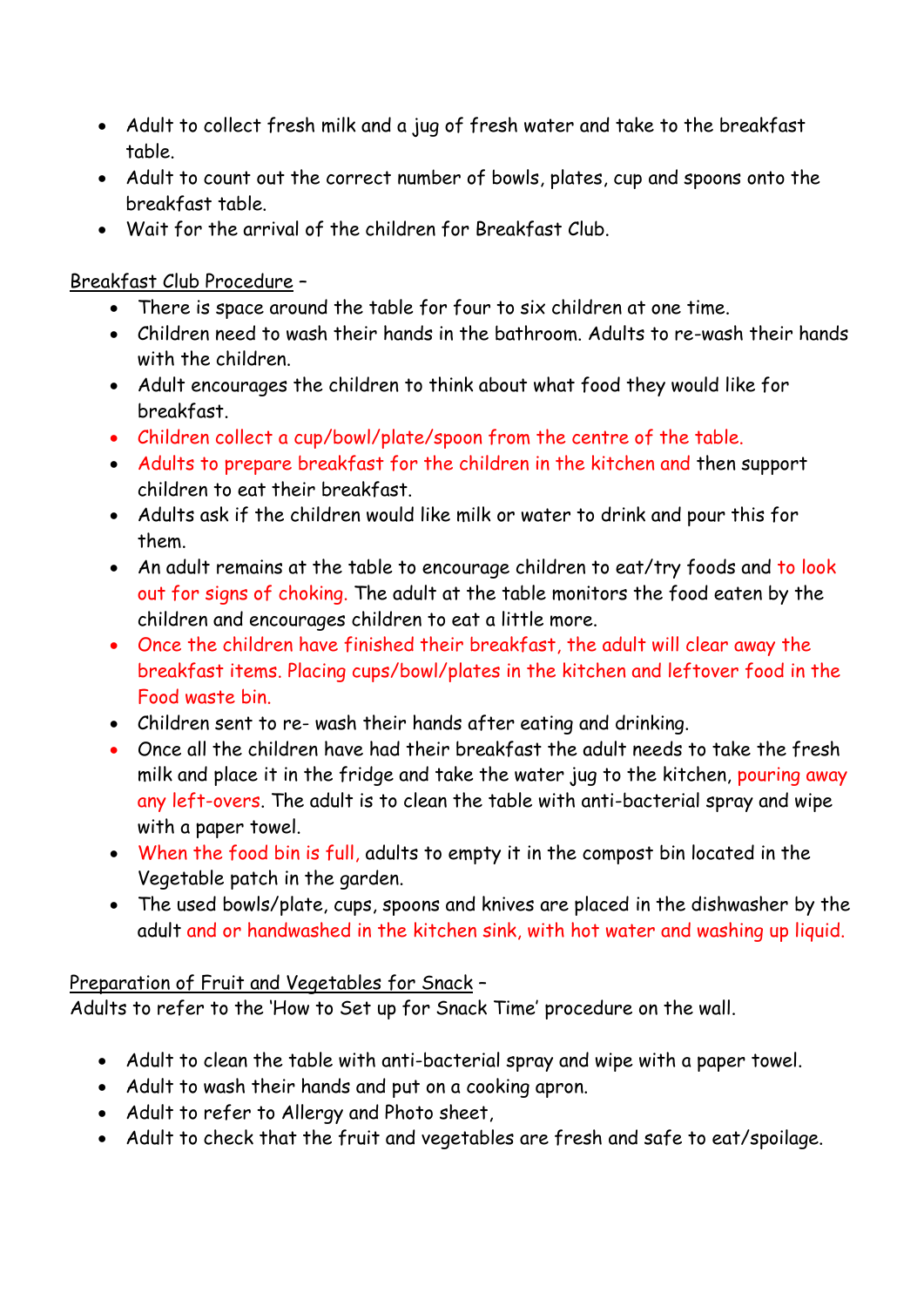- Adult will need to wash the fruit and vegetables under the tap with running water. Fruit and vegetables to be placed in a colander for washing.
- Adult to collect the fresh milk from the fridge. Replenish water in the jug at the snack table.
- Adult to choose two children as snack helpers from the Snack Helper list.
- Helpers need to wash their hands and put on cooking aprons. Adult to re-wash their hands.
- Adult to give each helper a chopping board and a red handled safety knife.
- The snack helpers sit at the snack table to prepare the snack and place the snack in the serving bowls/choice tray.
- Fruit and vegetable waste is placed in the food bin and taken to the compost bin in the vegetable patch in the garden (when full).
- The serving bowls/choice tray is placed on the table under the large window.
- The adult supports the helpers to count out the correct number of trays and cups for the session and to place them on the table under the large window.
- The adult takes the pictures of the fruit and vegetables they have prepared from the basket and peg them to the plastic stand with the fruit/vegetables.
- The adult and children select the appropriate number labels and peg them to the plastic stand next to the fruit/vegetables.
- The snack helpers ensure the sign for 'Open' is showing and tells the other children that the Snack Bar is 'Open'.
- The adult takes the used knives and chopping boards to the kitchen and keeps 1 knife and chopping board available on the worktop in case more fruit needs to be cut up if children would like a little more.
- Whilst preparing the snack, if it becomes contaminated i.e. coughed or sneezed on, or dropped on the floor, it will be discarded in the Food bin.

# Snack Time Procedure -

- There is space around the snack table for four to six children at one time.
- Children need to wash their hands in the bathroom.
- Children collect a tray, cup and individual photo card.
- Children walk along to the Fruit/vegetables table and look at the picture/number labels to see how many slices of fruit or vegetables they may take. The adult will encourage and support the children to count out the correct number of snack.
- The adults ask if the children would like milk or water to drink. The children pour their chosen drink into their cup.
- When the children have finished their snack, they may choose to have a second helping. The adult gives out the second helping. The adult will encourage the children to consider if there will be enough snack for everyone.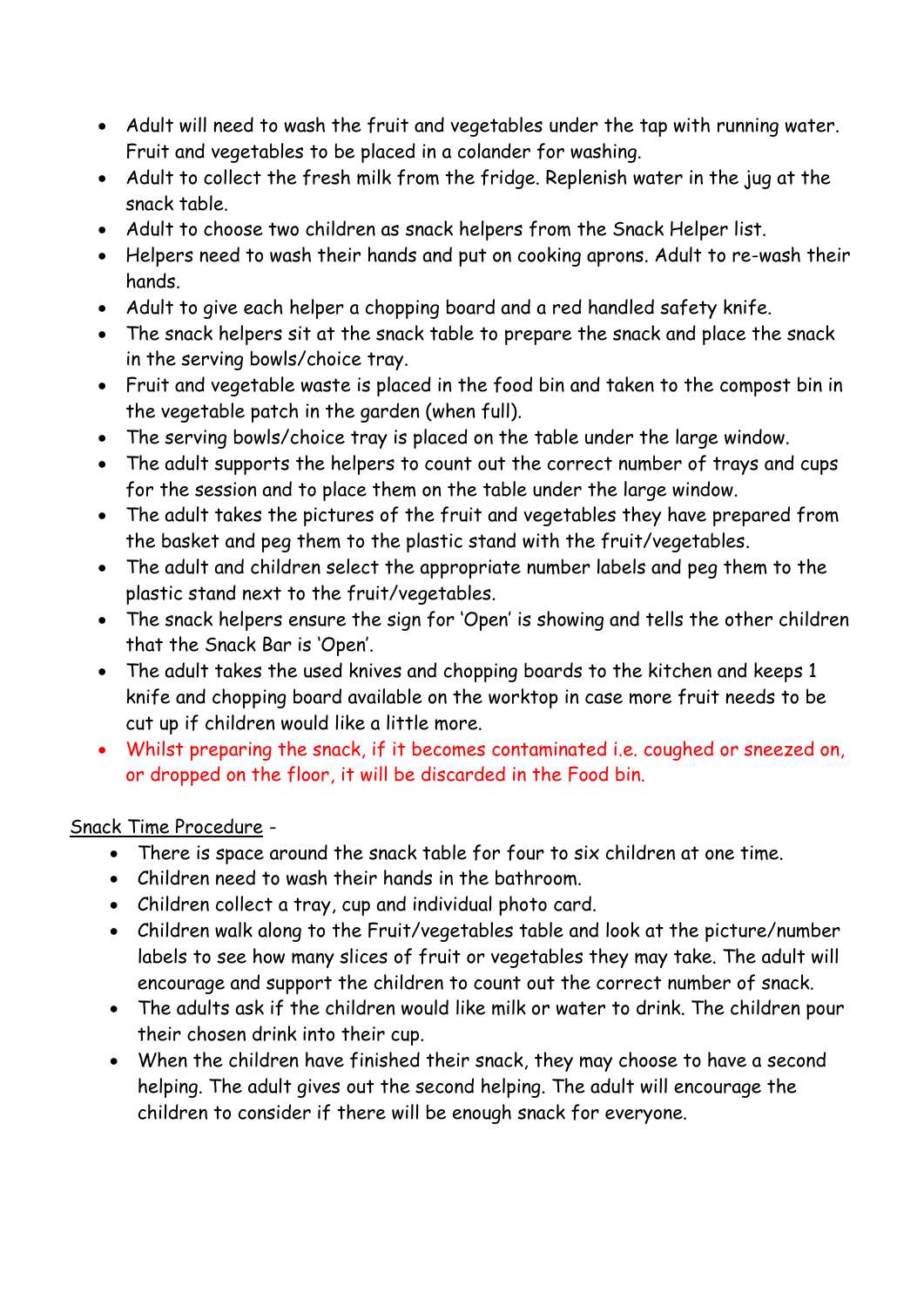- Once the children have finished their snack, they must place their used trays and cups in the bucket and put left over food in the food bin and then place their photo card back onto the window sill.
- Children sent to re- wash their hands after eating and drinking.
- Once all the children have had their snack, the adult is to clean the snack table with anti-bacterial spray and wipe with paper towels.
- The adult should empty any leftover fruit or vegetable into the Food bin and take to the compost bin if full.
- The used tray, cups, chopping boards and knives are to be put in the dish washer and or handwashed in the kitchen sink, with hot water and washing up liquid.

## Preparation of Dining Room for Lunch –

Adults to refer to the Allergy and Photo sheet on the wall in the Dining Hall and to look at Lunch Reminders sheet.

- Adult to clean the table with anti-bacterial spray and wipe with a paper towel.
- Adult to wash their hands.
- Adult to collect fresh water jug from the kitchen and count out the correct number of cups for the number of children present.
- Adult to prepare flannels for face and hand wiping after lunch.

### Lunch Procedure – Inside Classroom

- Children need to wash their hands in the bathroom.
- Children to find an empty space at one of the lunch tables and wait for their friends to join them.
- Adults to read the 'Star' cards for any food allergens present in the food and ensure children with allergies/dietary requirements avoid these foods.
- Adults provide the children with 3 courses; 1. Sandwiches, 2. Vegetables and fruit, 3. Yoghurt (example of foods given).
- Children are encouraged to eat their sandwiches first, before the next course is given out.
- An adult remains at each table to encourage children to eat/try foods and to look out for signs of choking. The adult at the table monitors the food eaten by the children and encourages children to eat a little more.
- Adults pour children a drink of fresh water once food is eaten.
- Adults eat their lunch alongside the children.
- Once the children have finished their lunch, the adults will clear away the lunch items. Placing cups/bowl/plates in the kitchen and leftover food in the Food waste bin.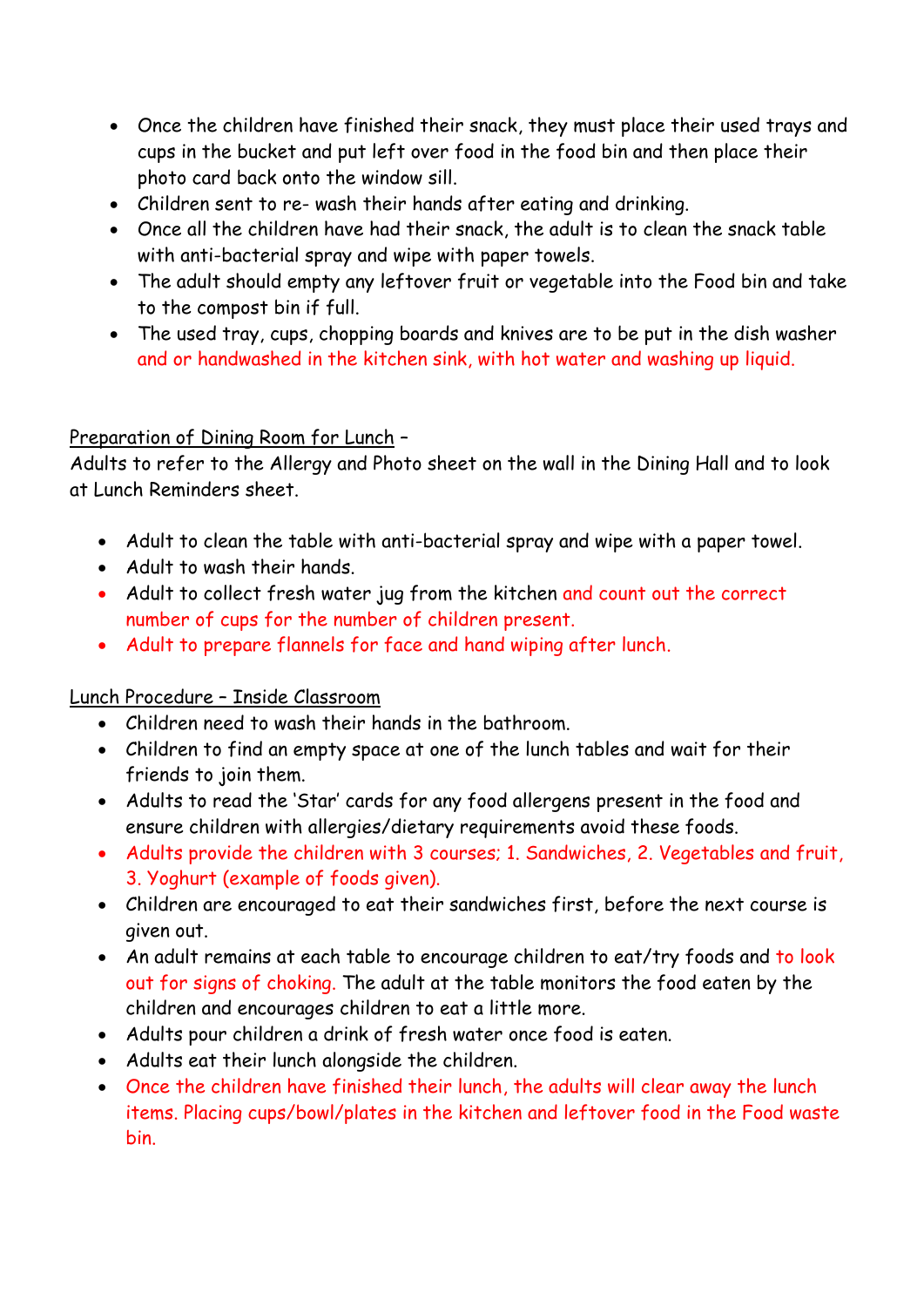- The used bowls/plate, cups and spoons are placed in the dishwasher by the adult and or handwashed in the kitchen sink, with hot water and washing up liquid.
- Children are each given a flannel to wash their faces and hands after eating and drinking.
- After lunch, if full, the food recycling bin is taken to the compost bin. No cooked meats are placed in the compost bin.

Please note, that the food is brought out in 3 courses, for example the children each get a plate of sandwiches, and when the sandwiches are eaten/children have had enough, the fruit/vegetable pots are brought out and then the yoghurt/rice pudding pots. Drinks are given out after the three courses have been served to avoid spillages at the table as children eat their lunch.

## Chill-Out Snack

Please be advised that the Chill-Out snack is not a substitute for children's evening meal. It is a snack to sustain them until their evening meal at home.

## Preparation of Dining Room for Chill-Out Snack –

Adults to refer to the Allergy and Photo sheet on the wall in the Dining Hall and Kitchen wall.

- Adult to clean the table with anti-bacterial spray and wipe with a paper towel.
- Adult to wash their hands.
- Adult to check food for freshness/spoilage.
- Adult to have special food items prepared for children with allergies.
- Adult to collect a jug of fresh water and take to the table.
- Adult to count out the correct number of plates and cup onto the table.

### Chill-Out Snack Procedure

- Children need to wash their hands in the bathroom.
- Children to find an empty space at the table and wait for their friends to join them.
- Adults pour children a drink of fresh water.
- Adults to read the 'Star' cards for any food allergens present in the food and ensure children with allergies/dietary requirements avoid these foods.
- Adult provides children with a plate each, of crackers/breadsticks, vegetables and fruit.
- An adult remains at the table to encourage children to eat/try foods and to look out for signs of choking. The adult at the table monitors the food eaten by the children and encourages children to eat a little more.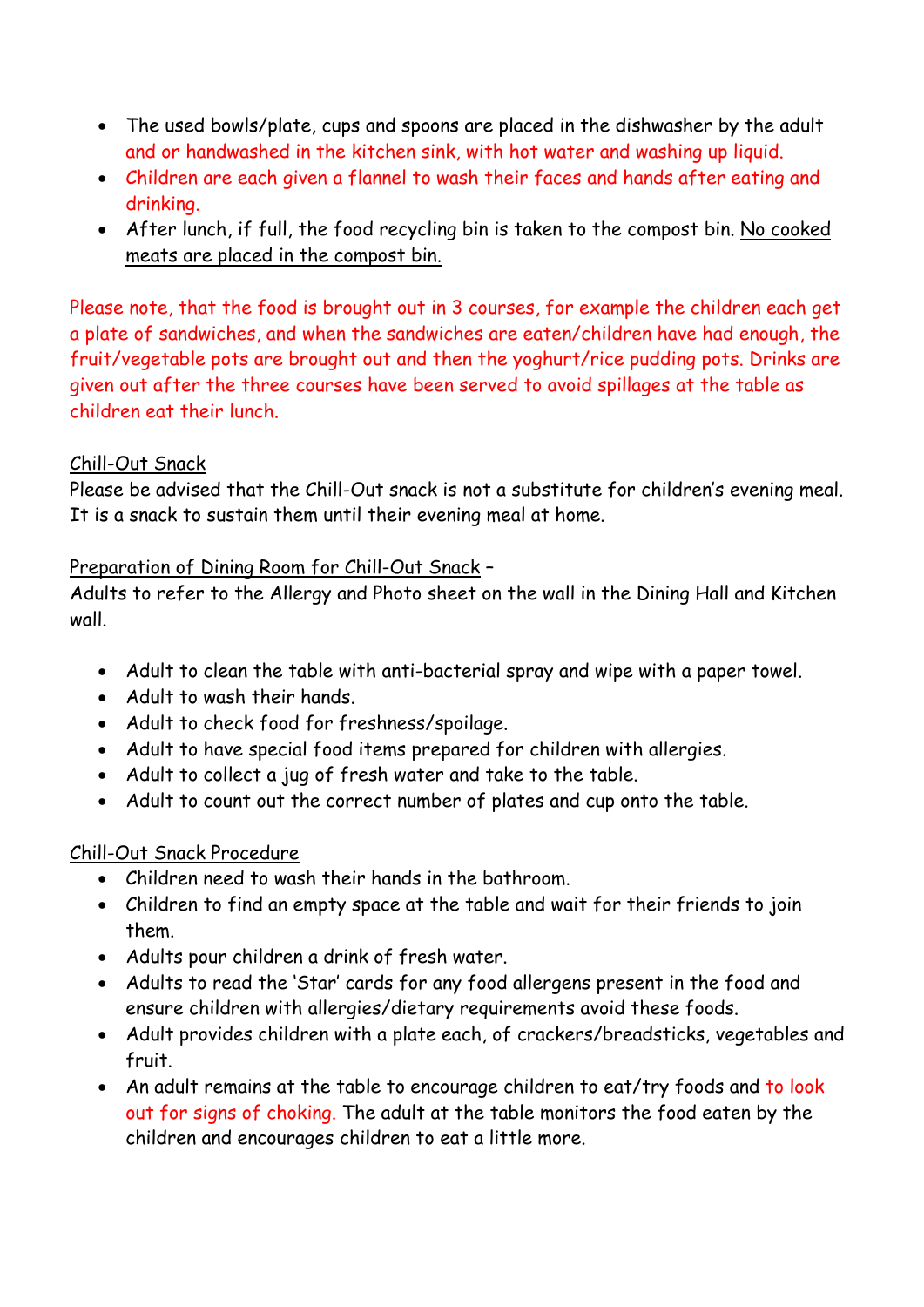- Once the children have finished their snack, the adult will clear away the snack items. Placing cups/bowl/plates in the kitchen and leftover food in the Food waste bin.
- Children sent to re- wash their hands after eating and drinking.
- Once all the children have had their snack the adult needs to take the water jug to the kitchen, pouring away any left-overs. The adult is to clean the table with antibacterial spray and wipe with a paper towel.
- When the food bin is full, adults to empty it in the compost bin located in the Vegetable patch in the garden.
- The used bowls/plate, cups, spoons and knives are placed in the dishwasher by the adult and or handwashed in the kitchen sink, with hot water and washing up liquid.

Throughout the preparation of snack and whilst eating breakfast, lunch and snacks the adults talk to the children about safety and hygiene. The adult uses an anti-bacterial hand gel to wash the children's hands if they coughed or sneezed whilst preparing or eating their food. Food that has been dropped on the floor is discarded and put in the food bin.

During all meal times the children are supported to sit at a table to eat and or if out at Forest School, they sit on a picnic blanket. Children are reminded to take small mouthfuls, to chew their food, and ensure their mouth is empty before taking another bite to reduce the risk of choking.

The adults remain at the breakfast bar/snack table/lunch table/chill-out table to give support and encouragement to all children and to role-model good table manners. The adults also ensure that the Drink Station in the outside area is kept clean and that the water and cups are replenished.

For each meal time, visual routines are placed at child height, encouraging the children to be independent.

### Food Preparation and Storage

Bus Stop Pre-School prepares fresh food to be eaten on the premises and provides cooked food/dried foods to be cooked on the camp fire during Forest School sessions and during termly cooking activities.

When preparing foods colour coded chopping boards are used to reduce the risk of food being contaminated and all fruit and vegetables are placed in a colander and washed under running water.

### Storage of fresh Foods to be eaten on Premises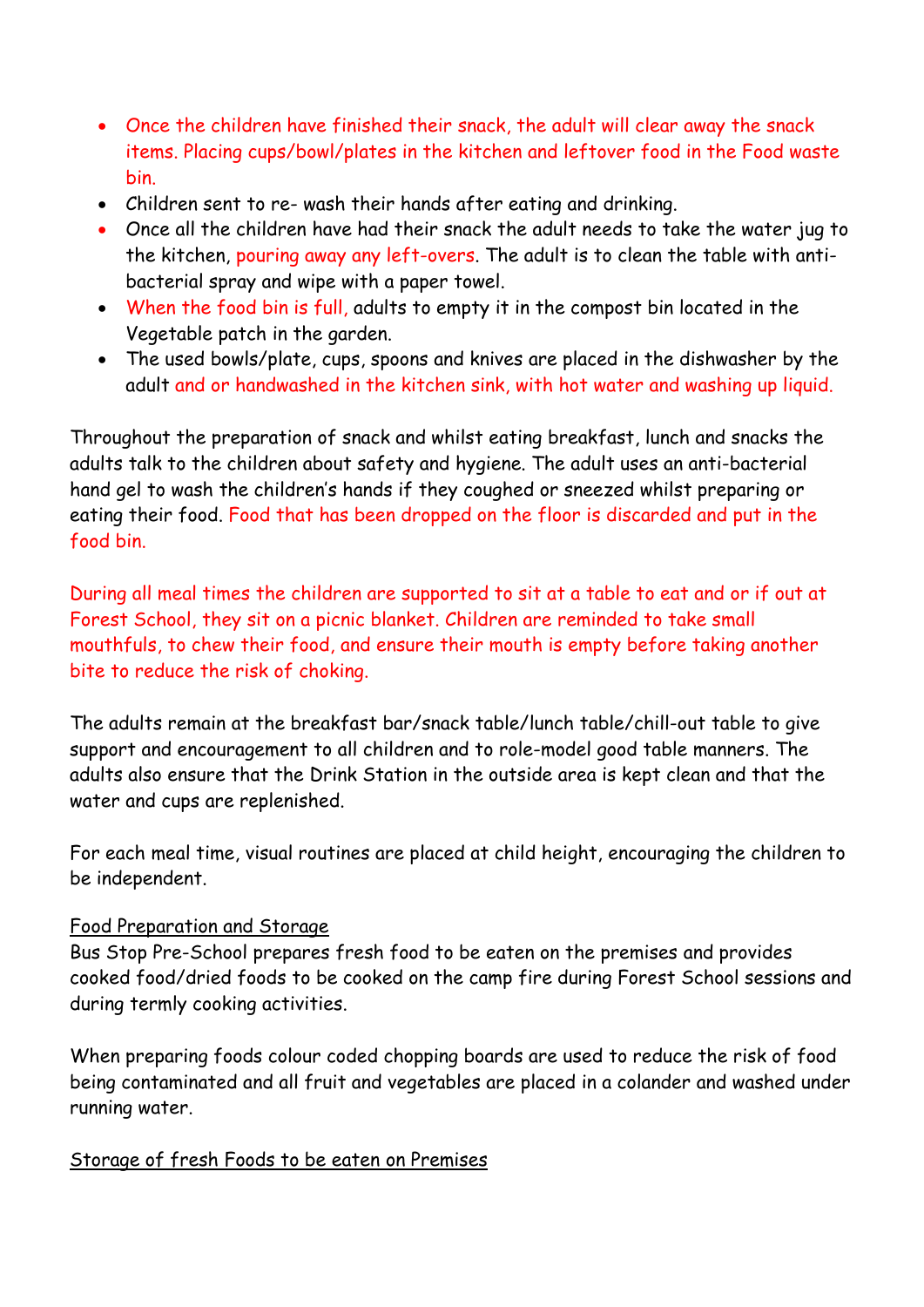Fresh foods to be eaten for lunch that day either on the premises or out at Forest School are prepared in the morning and stored in the fridge. Bus Stop Pre-School has been advised by the Environmental Health Inspector to prepare fresh foods in the morning and to store in the fridge to reduce the risk of contamination due to the soil rich environment the Pre-School is located in.

A food storage layout sheet is displayed on the fridge. The fresh foods stored for lunch time are as follows:

- Sandwiches
- Vegetable and fruit pots

If having pots of yoghurts/custard/rice pudding, these are prepared just before serving to the children to aid freshness.

When packet foods have been opened for example Houmous pots, these are stored in the fridge with a sticker detailing:

- Item (name of food)
- Use by date
- Quantity
- Shelf life

To ensure food safety the fridge and freezer on the premise must be set at the correct temperature to ensure food safety, please see the guidance below:

- Fridge temperature: 5oc or below
- Freezer temperature: -18 or below

Fresh foods, packet foods and the fridge/freezer temperatures are monitored daily by adults. Please see Fridge/Freezer Daily Check sheet.

# Preparation of fresh Foods to be eaten on Premises

Adult to refer to the Allergy and Photo sheet on the wall in the Dining Hall/Kitchen wall.

- Adult to clean the kitchen surfaces with anti-bacterial spray and wipe with a paper towel.
- Adult to wash their hands and put on a cooking apron.
- Ensure that containers, plates, pots, bowls and spoons for preparation have been cleaned.
- Adult to make sure the equipment being used to prepare fresh food is in good working order.
- Adult to check food for spoilage and use by and best before dates.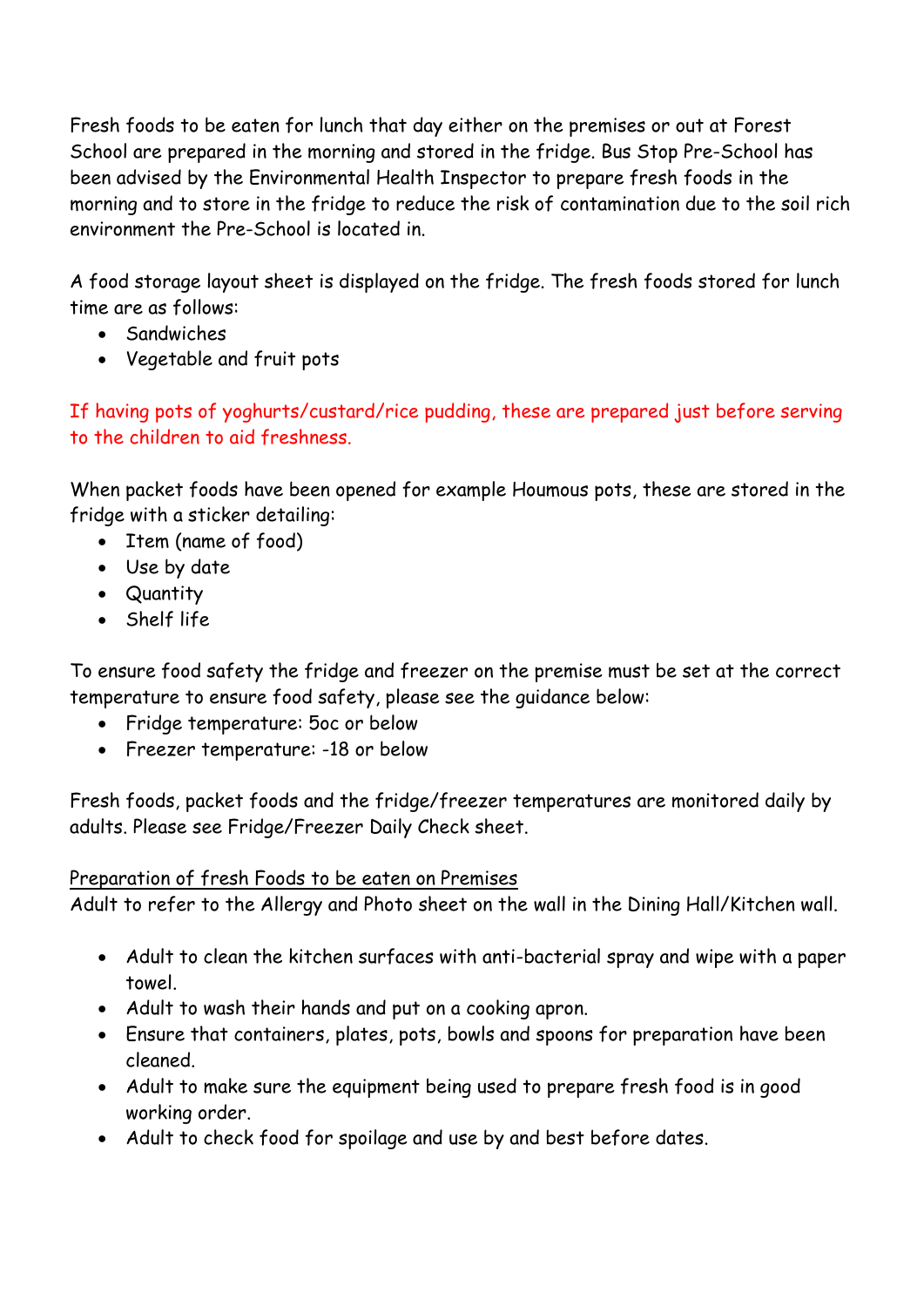- Adult MUST use separate colour coded chopping boards to prepare sandwiches, cold meats, fruit and vegetables.
- Adult to prepare sandwiches first. Store in fridge and clean surfaces.
- Adult to prepare vegetable and fruit pots. Store in fridge and clean surfaces.
- Fresh foods to be eaten on the same day.
- Adult to place 'Star' cards on the plates showing any food allergens present in the food.

Throughout the preparation of food, the adult will use separate utensils and chopping boards for food preparation and wash their hands regularly.

Storage of Food to be cooked on the Camp Fire:

- Food to be cooked must be stored following the manufactures guidelines and when transporting fresh food to the Forest School site food must be transported in a cool bog with a sealed lid with several ice packs.
- Plates, bowls and cups must be transported in a separate box with a sealed lid.

Food and method of cooking at Forest School include:

- Pre-packed Sausages/Ham/Chicken/Tuna Can be eaten cold, as directed on packaging.
- Tinned Potatoes Boiled,
- Tinned Baked beans Boiled,
- Pasta/Rice/Cous cous Boiled,
- Fresh/frozen Vegetables Boiled,
- Pre-packed Crumpets Toasted over fire,
- Pre-packed Brioche slices Toasted over fire,
- Pre-packed Waffles Toasted over fire.
- Vegetable soup Re-heated.

A temperature probe would be used to check the temperature of re-heated food.

Preparation for Food to be Cooked on the Camp Fire:

- Adult to clean the camping table surfaces used for preparation/laying food out with anti-bacterial spray and wipe with a paper towel.
- Ensure that containers, bowls and spoons for cooking/feeding have been cleaned.
- Adult to make sure the equipment being used to cook food is in good working order.
- Adult to wash their hands.
- Light the camp fire.
- A temperature probe is used to check the temperature of cooked food/re-heated food. Adult to write down the food content and temperature of cooked food/reheated food on the Food Temperature Monitoring sheet.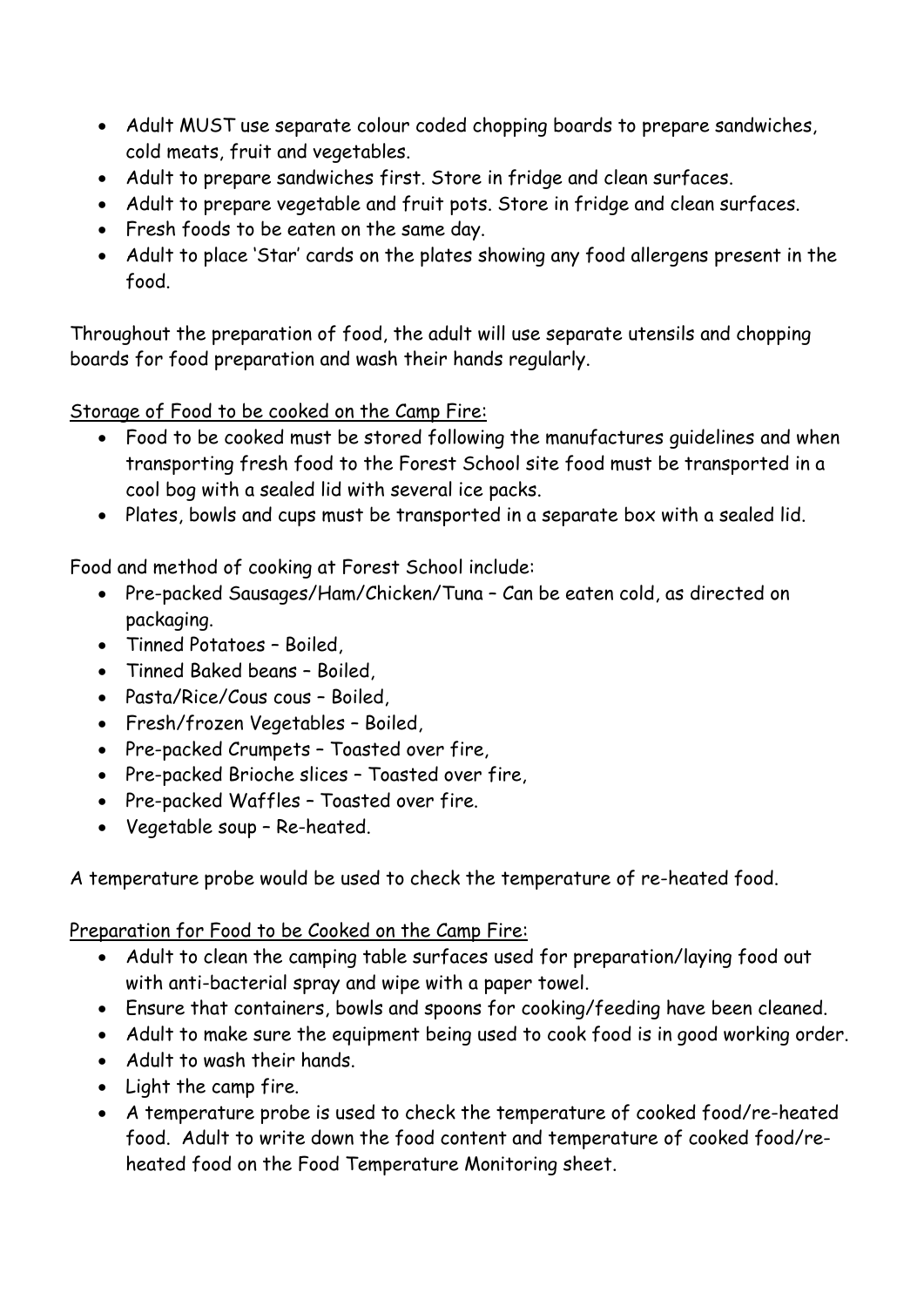- Cook food. Please follow the guidance below:
	- 1. **Food must be in a suitable container for cooking/re-heating. To prevent contamination, cook food in separate containers and use separate utensils for different food i.e. meat and vegetables.**
	- 2. **Follow manufactures guidelines for cooking. Stir food whilst it is cooking on the campfire** (this ensures the food is cooked all the way through).
	- **3. Food must be piping hot all the way through.**
	- **4. Check the temperature of the food with a probe.** 
		- (Safe temperature: 70oc for 2 minutes or 75oc for at least 30 seconds).
	- **5. Only re-heat food once.**
- Once food is cooked and is at a safe temperature. Serve immediately.
- Adults to place individual children's food onto bowl/plates.
- Leftover hot food to be discarded after 90 minutes.
- Adult to tidy away cooking utensils and clean on the return to the premises.
- Adult to wash their hands.

### Preparation, Storage and Handling of Powered Infant Formula

This procedure has been written following the guidance from the NHS, the Food Standards Agency and the Department of Health.

At Bus Stop Pre – School we understand the importance of good hygiene and understand that the correct handling and preparation of powered infant formula can help reduce the risk of child illness.

We are happy to give powered infant formula feeds. Parents/carers must provide the following:

- The correct number of bottles with the correct amount of sterilised water for each feed. Water must be sterilised that morning, not the night before.
- The correct amount of infant formula for each feed in an airtight container. Clearly named.

With the permission of a child's parent/carer we will provide a 'ready to use liquid feed' if the following circumstances arise:

- Parent/carer is late and their child is due a feed.
- Formula feed has not been provided and the parent is unable to deliver any.

Before giving a child 'ready to use liquid fee', the adults will refer to the Allergy sheet in the First Aid bag, checking that the child has no allergies and or intolerances to the liquid feed and check the 'use by' date of the liquid feed.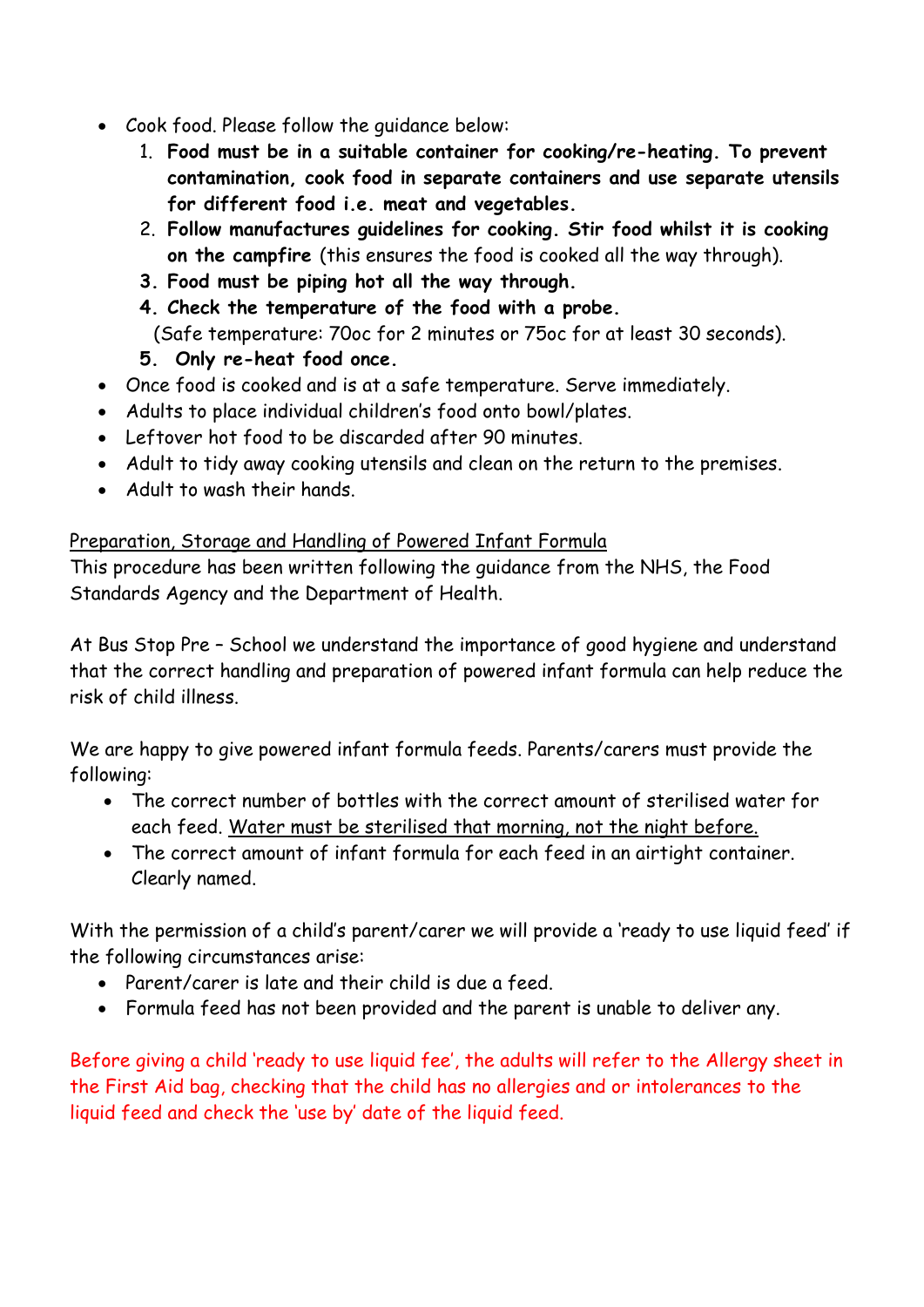At Bus Stop Pre – School we will store and prepare infant formula, following the guidance below:

The Storage of Bottles with Sterilised Water:

- Adult to ensure the fridge is clean.
- Bottles will be stored in the fridge until required/Bottle cooler bag with an ice pack. Bottles must be stored in the back of the fridge, not in the door.
- The fridge temperature is set at 5oc or below.
- Children names will be clearly labelled on each bottle.

Preparing a Feed Using Powered Infant Formula:

- Adult to clean the surfaces thoroughly on which to prepare the feed.
- Adult to wash their hands and put on an apron.
- Collect a sterilised bottle from the fridge. The bottle must have the correct amount of sterilised water and the correct name of the child.
- Add the exact amount of formula to the bottle.
- Re-assemble the bottle following manufacturer's instructions. Holding the edge of the teat, put it into the retaining ring, check it is secure, then screw the ring onto the bottle.
- Cover the teat with the cap and shake the bottle until the powder is dissolved. Shake the bottle well to mix the contents.
- Warm in the bottle warmer/ jug of boiling water. Feeds warmed in a bottle warmer are never left for more than 15 minutes.
- Shake the bottle to ensure the feed has heated evenly.
- Check the feeding temperature by shaking a few drops onto the inside of the wrist – it should be lukewarm, not hot.
- Discard any feed that has not been used within 2 hours. After feeding, discard any left-over feed.

Transporting Feeds:

- Follow the guidance above for preparing feeds. However, DO NOT HEAT.
- Place in the fridge for at least 1 hour before transporting.
- Transport feed in a cool bag containing an ice pack.
- Warm feed at the destination using a bottle warmer or by placing in a container of warm water.
- Feeds transported in a cool bag must be used within 4 hours.

Cleaning Feeding Equipment:

- Adults to clean the kitchen surfaces.
- Adult to wash their hands and put an apron on.